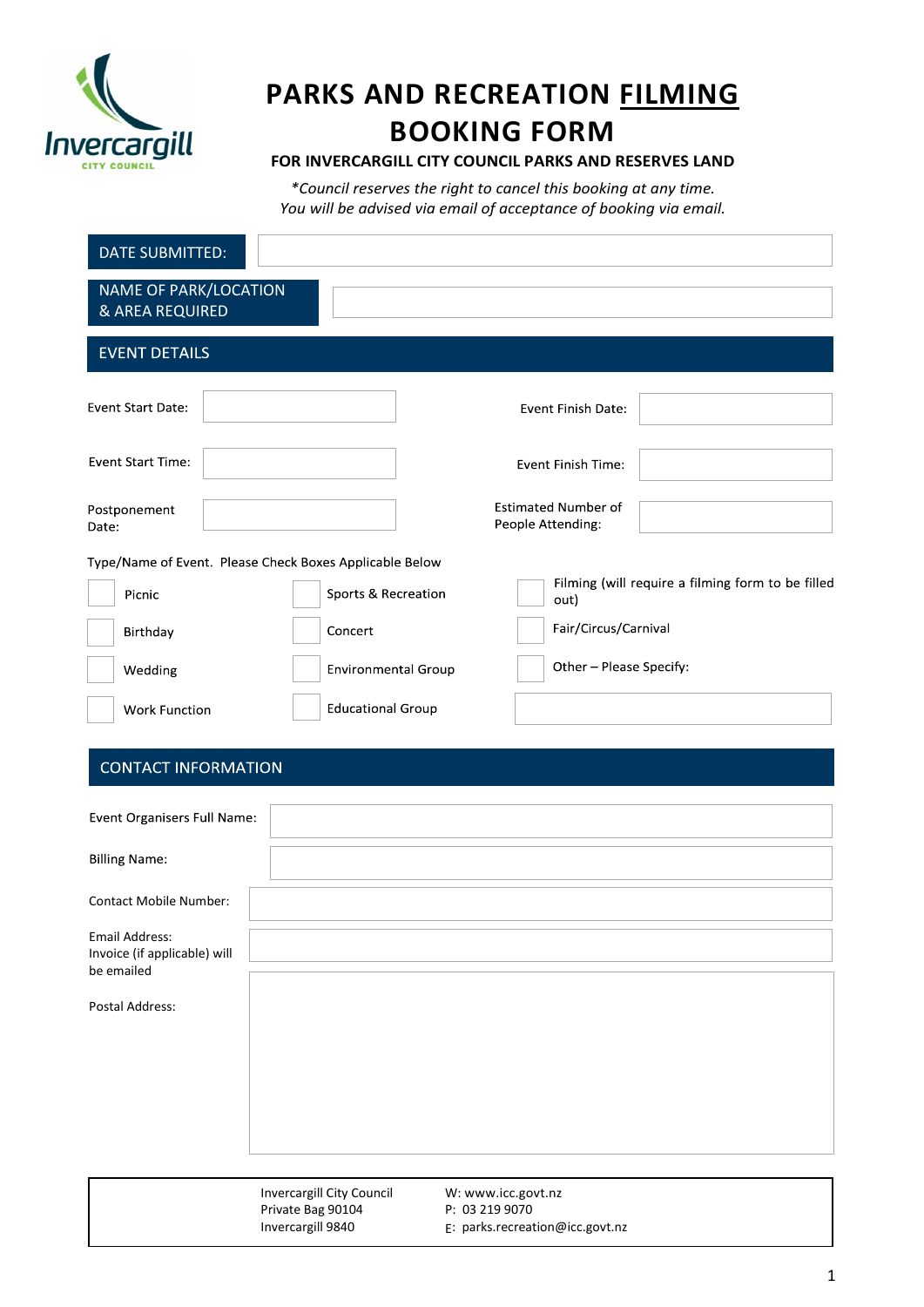# CONTACT INFORMATION

| Contact person for shoot days:    |  |
|-----------------------------------|--|
| Contact phone number:             |  |
| Contact person as safety officer: |  |
| Contact phone number:             |  |
| Location manager name:            |  |
| Location manager phone:           |  |

# PRODUCTION DETAILS

Production title and/or product being advertised

| <b>TV Commercial</b> | Music Video | Web Advert              |
|----------------------|-------------|-------------------------|
| <b>Stills</b>        | Feature     | <b>Reality Show</b>     |
| <b>TV Content</b>    | Tourism     | Other - Please Specify: |
| Short Film           | Web Content |                         |

## BRIEF DESCRIPTION

E.g. 60 minute documentary about mountain biking to be screened in New Zealand in January

# DETAILS – ACTION

E.g. Actor walking down street talking on cell phone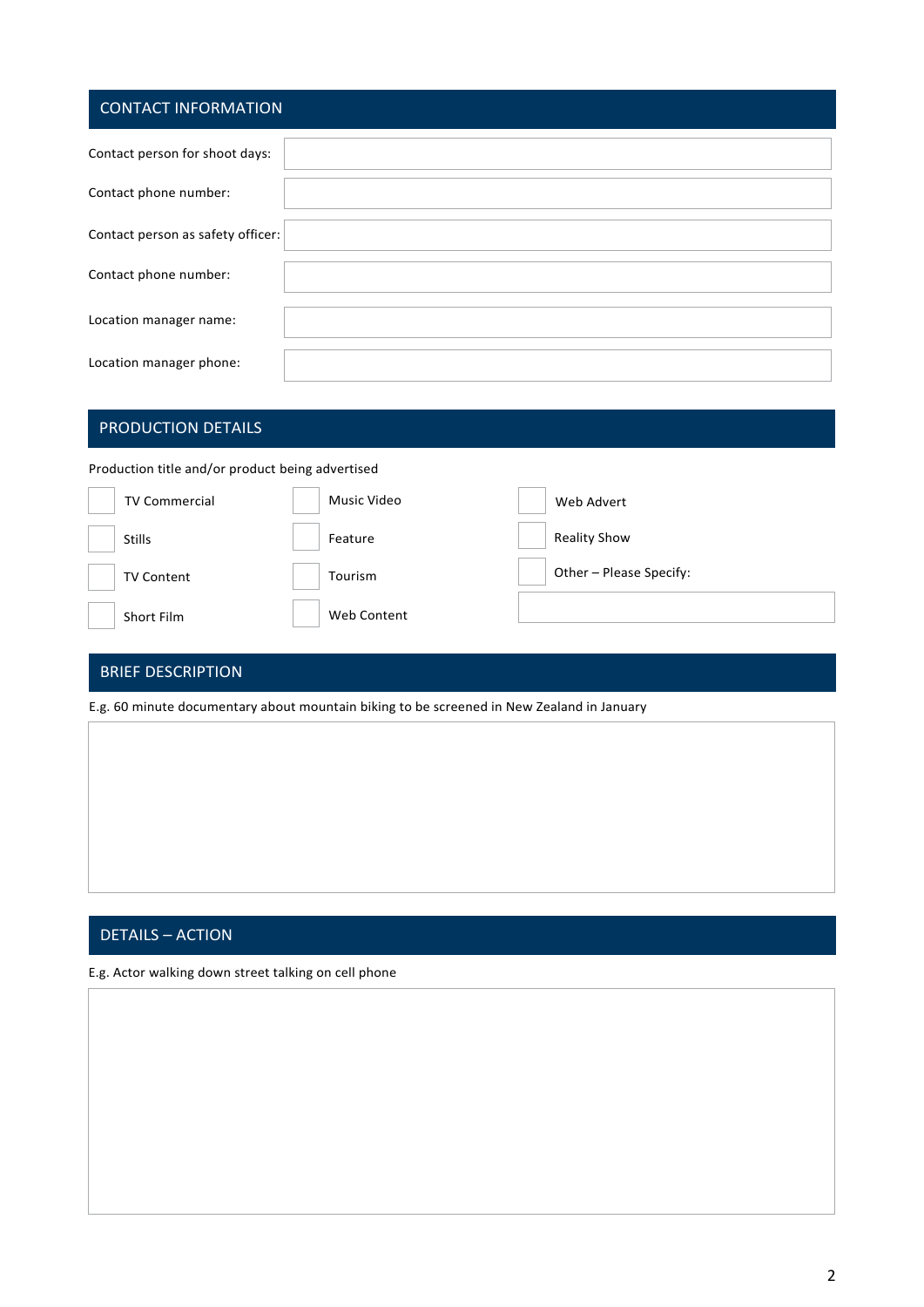# ACCESS PARKING AND EQUIPMENT – Please provide as much information as possible

| OTHER SPECIAL REQUIREMENTS<br>Risk Management Plan may be<br>required.                                                                                                                              | Animals<br>Power<br>NONE | Water<br>Underground/Overhead<br>services<br>Other - Please specify below: |            | <b>Commercial Activities</b><br>Amusement Equipment. E.g.<br>bouncy castle, mini jeeps etc.<br>If yes, please specify below |
|-----------------------------------------------------------------------------------------------------------------------------------------------------------------------------------------------------|--------------------------|----------------------------------------------------------------------------|------------|-----------------------------------------------------------------------------------------------------------------------------|
| <b>ACCESS REQUIREMENTS</b><br>E.g. any Council gates, barriers, or other<br>structures need to be opened/<br>Includes after-hours access.                                                           |                          |                                                                            |            |                                                                                                                             |
| PARKING REQUIREMENTS<br>• Provide Map.<br>· Include number, type of vehicles,<br>and parking arrangements for all<br>vehicles at the location.<br>· Include Traffic Management Plan if<br>required. |                          |                                                                            |            |                                                                                                                             |
| USE OF PUBLIC FACILITIES<br>E.g. any public toilets or other public<br>facilities need to be used.                                                                                                  |                          |                                                                            |            |                                                                                                                             |
| <b>TEMPORARY STRUCTURES</b><br>E.g. Marquee, scaffolding, tents, stage.<br><b>Measurements</b><br>will need<br>to be<br>provided.                                                                   | Tick if none             |                                                                            |            |                                                                                                                             |
| <b>SPECIAL EFFECTS</b><br>E.g. Fire, smoke, rain, wind, guns,<br>explosions, fireworks, snow.<br>This will require Council approval prior<br>to granting application/permit.                        |                          |                                                                            |            |                                                                                                                             |
| SOUND<br>Provide details of any amplified<br>sound or loud noises.                                                                                                                                  |                          |                                                                            |            |                                                                                                                             |
| <b>SECURITY</b><br>Provide details of any proposed<br>security.                                                                                                                                     |                          |                                                                            |            |                                                                                                                             |
| PERMITS AND CONSENTS<br>The Applicant acknowledges the<br>permits/consents listed have been<br>applied for and granted and must be<br>produced upon request.                                        |                          |                                                                            |            |                                                                                                                             |
| <b>WATERWAYS</b><br>Environment Southland<br>approval<br>obtained<br>and<br>harbor<br>master<br>being/been contacted?                                                                               |                          | <b>NOT APPLICAPLE</b>                                                      | <b>YES</b> | ΝO                                                                                                                          |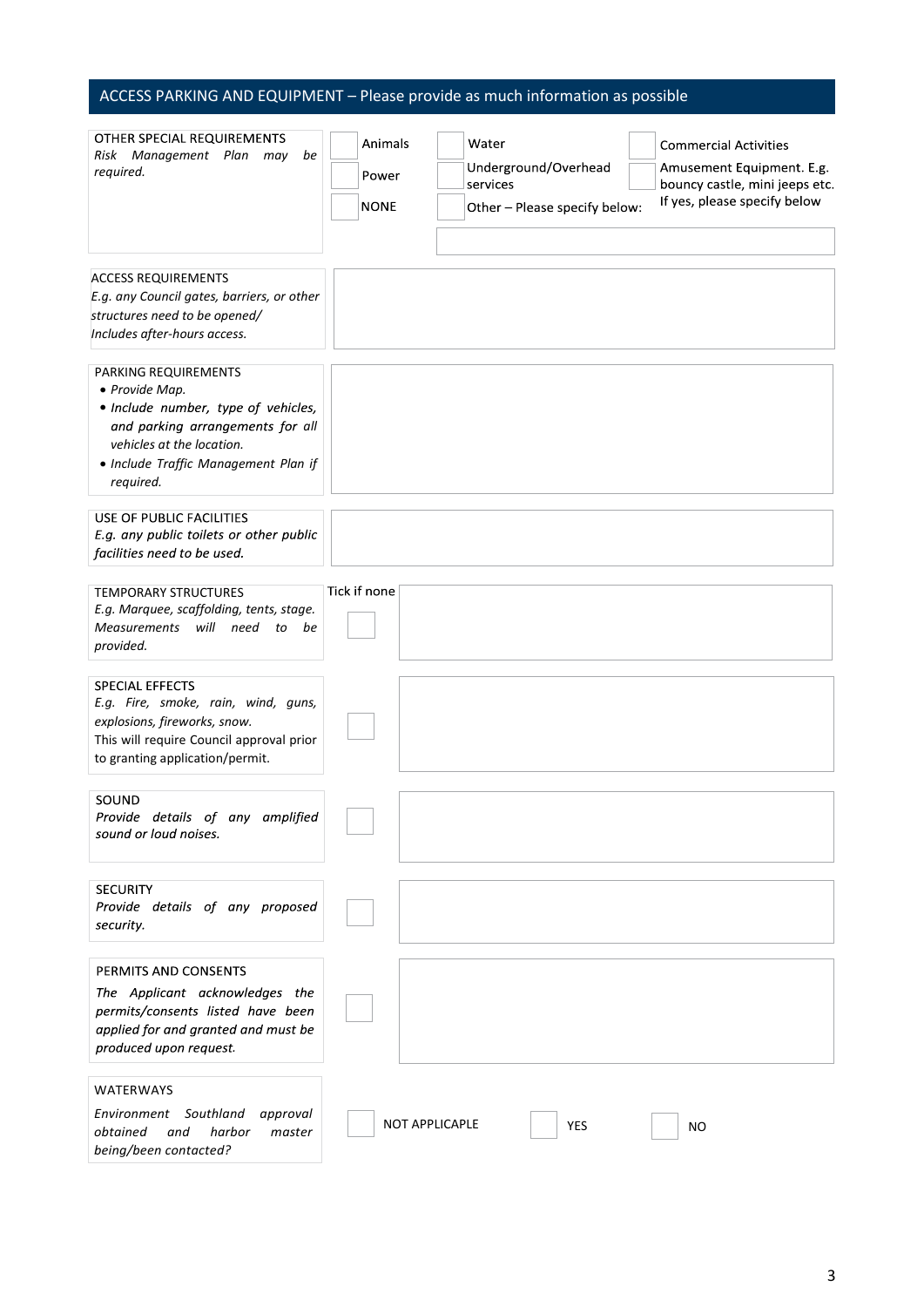| NUMBER OF PERSONS ON LOCATION                                                     |                                                                                                                            |  |  |
|-----------------------------------------------------------------------------------|----------------------------------------------------------------------------------------------------------------------------|--|--|
| Please include all persons on location (e.g. crew, cast, extras, clients, agency) |                                                                                                                            |  |  |
| Crew:<br>Cast:<br>Agency:                                                         | Client:<br>Others:                                                                                                         |  |  |
| SHOOT DATE AND TIMES                                                              |                                                                                                                            |  |  |
|                                                                                   | If these are unconfirmed, please fill out approximate date/time range. Once confirmed, please advise Parks and Recreation. |  |  |
| Shoot start date:                                                                 | Shoot finish                                                                                                               |  |  |
| Weather cover start date:                                                         | Weather cover finish date:                                                                                                 |  |  |
| Location arrival time:                                                            | Location departure time:                                                                                                   |  |  |
| Filming start time:                                                               | Filming finish time:                                                                                                       |  |  |
| <b>EQUIPMENT</b>                                                                  |                                                                                                                            |  |  |
| Helicopter<br>Camera                                                              | UAV/Drone                                                                                                                  |  |  |
| Camera track/dolly<br>Generator                                                   | Tracking vehicle/gator                                                                                                     |  |  |
| Tripod<br>Camera crane                                                            | <b>NONE</b>                                                                                                                |  |  |
| Other - Please Specify                                                            |                                                                                                                            |  |  |
| Significant Props/Set Dressings. E.g. animals, signage, plants etc.               |                                                                                                                            |  |  |
|                                                                                   |                                                                                                                            |  |  |
|                                                                                   |                                                                                                                            |  |  |
|                                                                                   |                                                                                                                            |  |  |

# SPECIAL CONDITIONS/OTHER RELEVANT INFORMATION

Please attach a map of area(s) requested

Please provide a location release form to accompany this booking (if applicable)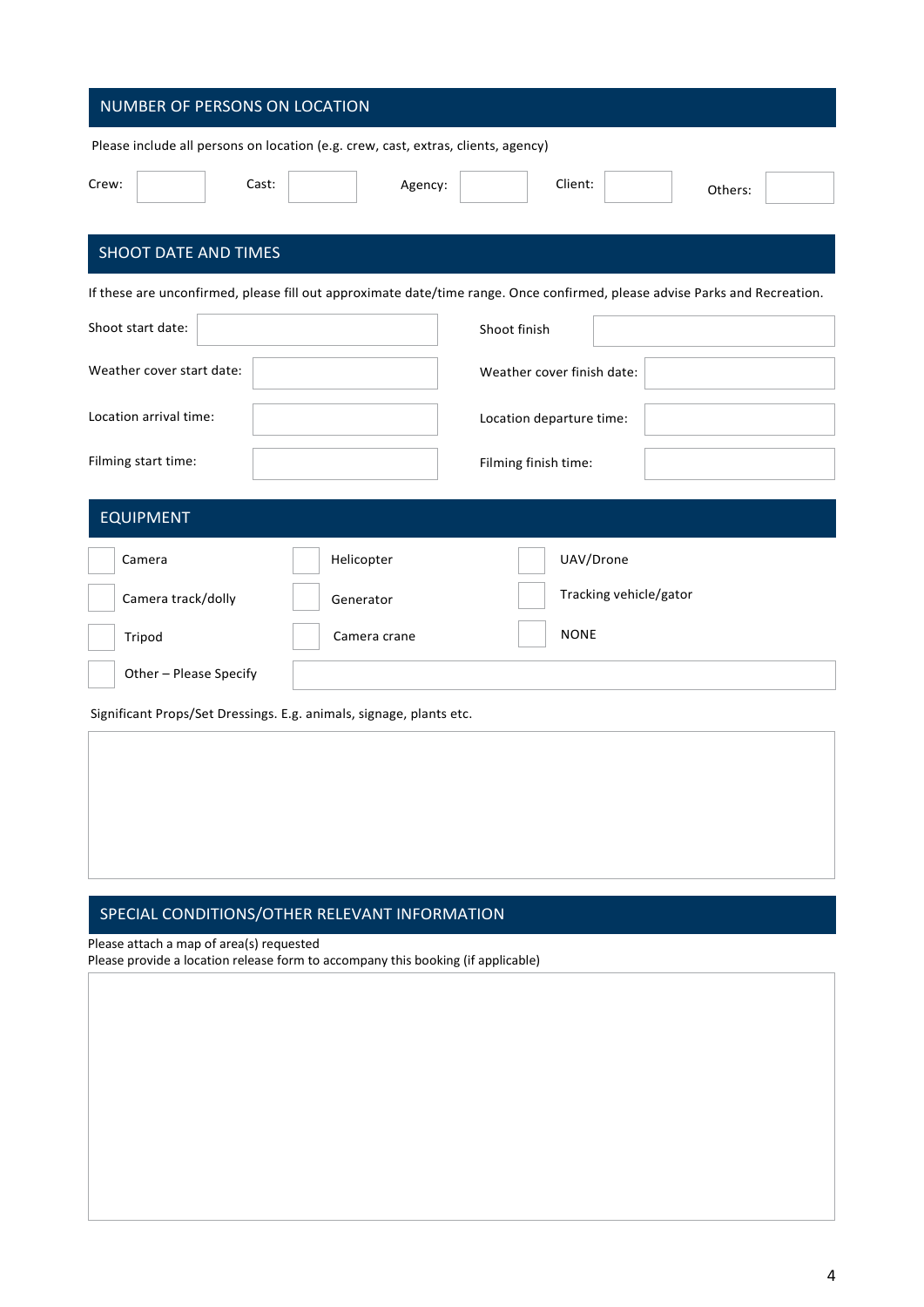### TERMS AND CONDTIONS

The following Terms and Conditions apply to all events, excluding filming and UAV control: NOTE: The Event Organiser is responsible for adhering to all the following conditions. If the Event Organiser is applying on behalf *of an organisation then that company isresponsible for ensuring all the conditions below are adhered to.*

#### **1. BOOKINGS**

All events must be recorded in the Parks and Recreation booking system. While we may not be able to provide you with exclusive use of a park, we can advise other Event Organisers of your event, thus avoiding unnecessary double bookings.

Booking form and payment is due within four weeks of tentatively making a booking if this is more than four weeks in advance of the date of your event. Other circumstances are up to the Parks and Recreation Manager's discretion.

Some hiring of parks and reserves require collection of a key from the Parks and Recreation office to gain access to specific areas/facilities. Please check with Parks and Recreation whether you require a key prior to your event.

Please note that members of the public must have freedom of use of the park except for closed events.

We strongly advise you to provide a postponement date and to consider organising a wet weather venue in case of inclement weather.

The park is hired on an "as is" basis and Council is not responsible to carry out any extra work (ie extra grass mowing, opening of barriers etc.) unless prior agreement has been reached with the Parks and Recreation Manager and the appropriate fee paid. Council will not be responsible for any damage caused to the hirer's property or items of clothing in any way whatsoever.

#### **2. CANCELLATION AND TERMINATION**

Please advise the Parks and Recreation as soon as possible if you decide to cancel or postpone an event so other groups wishing to use the park can benefit. Due to popularity for some Parks and Reserves, the fee will only be refunded should the event be cancelled at least two weeks prior.

Should any conditions as part of this consent not be met or adhered to, Council may withdraw permission at any time, and any future applications for park use may be denied.

### **3. CHANGE IN USE**

The Event Organiser's use of the Location shall be restricted to the specifics detailed in Schedule 1. The Event Organiser shall immediately inform Council of any proposed change to the details recorded at Schedule 1. Council retains the right to cancel this Permit should the notified changes result in substantial alteration to the details (in the opinion of the Council).

#### **4. FEES AND CHARGES**

Use of some Council parks is conditional on the payment of a fee as per invoice.

We will also need to know whether you require power for some facilities or any other special requirements when making the booking. Extra charges may apply.

The Parks and Recreation Manager reserves the right to charge additional fees if the event or activity is deemed to require extra staff to be on duty.

Any marquee, stage, large structure, circus, fair, carnival or other commercial organisation will be subject to the approval of the Parks Manager and may be charged an additional fee and in some cases, a bond for damages. Early entry on to reserve may incur an additional charge.

#### **5. NO BINDING CONTRACT**

The Council shall not be obliged to grant this Permit until such time as:

- It receives the fully completed and executed Permit from the Event Organiser;
- The terms of the Permit are approved by Council (in its solediscretion);
- All fees in relation to the application have been met.

#### **6. LOCATION RELEASE**

Council grants its licensees, agents, successors and assigns, the right, but not the obligation, in perpetuity throughout the world and in all media, now or hereafter known, to use (in any manner it deems appropriate, and without limitation) in and in connection with the motion picture/photograph, by whatever means exhibited, advertised or exploited, the appearance of the location or property as specified in the booking form.

#### **7. SECURITY ON SITE**

The Event Organiser is solely responsible for the security of event participants and any facilities or structures brought on to the reserve for the duration of the event.

#### **8. ADVERTISING**

The Event Organisershall advertise only on the reserve on which the event is being held. Advertising is restricted to within two weeks of the event and must be removed immediately following the event. See Parks Staff for further information on rules around signage and advertising events.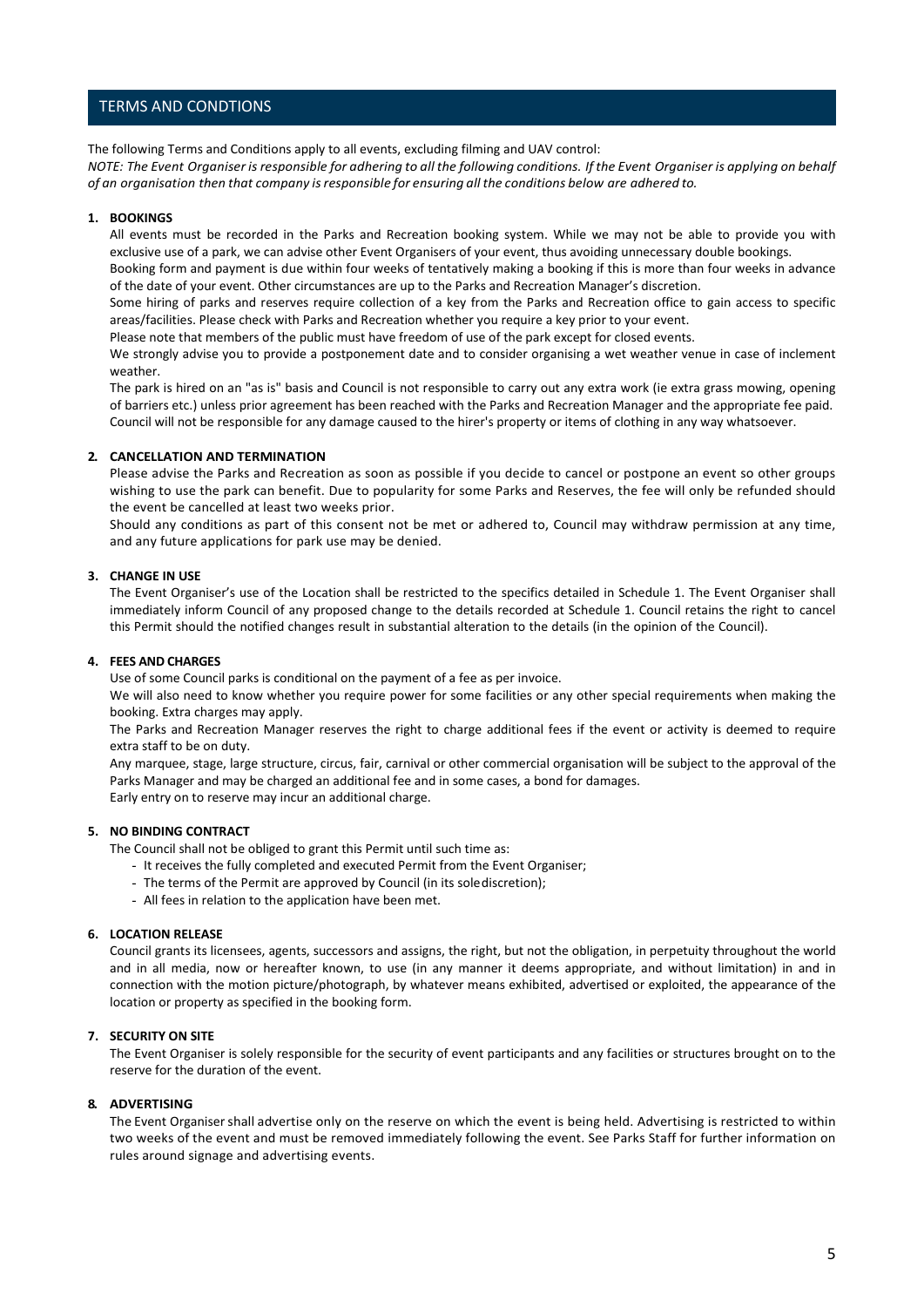### TERMS AND CONDITIONS CONTINUED

#### **9. NO TRANSFER**

The Event Organiser shall not assign, sub-license, mortgage, charge, encumber or part with possession of any area within the park, or any facilities or equipment without the prior written approval of the Parks and Recreation Manager.

#### **10. DIRECTIONS**

The Event Organiser shall comply with all reasonable instructions given by the Council at any time.

#### **11. SERVICES**

The Event Organiser shall be responsible for the identification of any underground/above ground services which may be affected by its activities and the obtaining of any relevant service authority's permission to operate below/above. Please use 'B4U Dig' or contact Power Net for cable location. For identified events where ground penetration is needed, signoff by a Parks and Recreation staff member is required.

#### **12. RUBBISH**

The Event Organiser is responsible for ensuring that your area of the park is kept tidy and rubbish free during your event and that all rubbish resulting from your event is removed from the park at the conclusion of your event or at the end of each day if your event spans over more than one day.

If the Event Organiser fails to collect and dispose of all rubbish and litter by the expiry of this Permit then the Council shall be entitled to have the rubbish and litter removed and the cost of removal is to be borne by the Event Organiser, either by deduction from the Bond or payment direct from the Event Organiser. Any rubbish that can be recycled shallbe.

In some cases it may be necessary to supply additional rubbish bins/bags during your event. This will be the responsibility of the Event Organiser.

#### **13. DAMAGE/REPAIRS**

Any damage to the location, vegetation, structures, or other property or any loss incurred by any person whatsoever resulting from the Event Organiser's use of the location, as determined by Council, isthe responsibility of the Event Organiser and isto notify Council assoon as possible. The Event Organiser isliable to pay all amounts as a result of such damage or loss to the Council and to do any other thing necessary to make good such damage or loss.

If you are holding your event on a Council park, you may be required to pay a bond to cover potential costs of repairing any damage and undertaking any clean-up work (if the area is not left in the way it was found).

The bond amount will depend on the area you are using and the scale of activities you are undertaking. You will be required to pay the bond prior to the event.

Bonds will be refunded if the park is returned to its original condition at the end of the event and conditions have been complied with. Council reserves the right to deduct any costs it incurs as a result of the event, from any bonds held.

Any repairs to Council land will be carried out by Council and all associated costs will be met by the Event Organiser.

#### **14. PARKING AND TRAFFIC MANAGEMENT**

If your event is likely to attract more than the allocated space for vehicles to the park, consideration must be given to parking requirements and the management of overflow parking. If any part of your event is to be staged on a road, or restricting vehicle or pedestrian access, causing distractions to drivers and pedestrians, a Traffic Management Plan will be required.

Motorised vehicles are not permitted on Council parks other than on areas designated as roadway or parking without prior written authority from the Parks and Recreation Manager. Vehicle speed must be kept to a minimum and all road rules followed.

Please discuss your requirements with the Parks and Recreation Manager.

#### **15. STRUCTURES**

Large structures and temporary buildings may require prior consent from Council's Building Consent Department. Please discuss your requirements with the Parks and Recreation Manager in the first instance. A copy of the building consent must be produced upon request.

#### **16. HEALTH AND SAFETY**

The Council considers the Event Organiser to be in control of the location during the term of this Permit and the Event Organiser shall take all practical stepsto prevent any harm occurring. The Event Organiser isresponsible for the safety of all users of the Location during the term of this Permit. An audit may be carried out by Council at any time during the term of this Permit to ensure compliance with the HSWA 2015.

Hazards may be present at the location or may arise as a result of the Event Organiser's activities at the location. The Event Organiser shall, prior to entering the location, identify and notify Council of all hazards identified and the procedures to be put in place by the Event Organiser to prevent/isolate such hazards. Where accidents, incidents or near misses occur at the Location the Event Organiser will immediately notify Council and advise the procedures that are being put in place to prevent further similar events.

In most cases, members of the public will have freedom to move around and through the park during your event without restriction. The Event Organiser is responsible for ensuring that the plan is followed and that there is compliance with the requirements of the Health and Safety at Work Act 2015, including any amendments or regulations thereafter.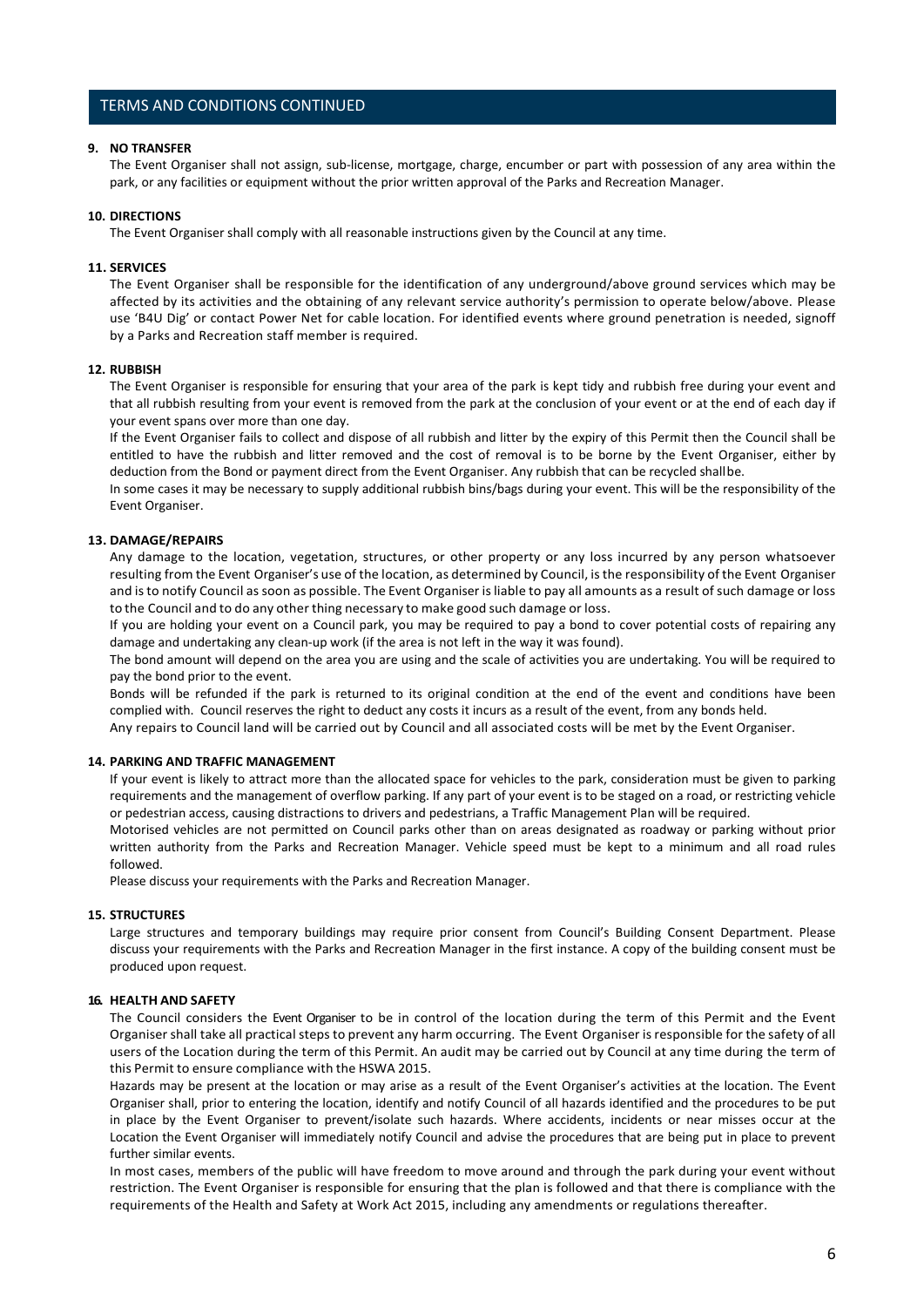### TERMS AND CONDTIONS CONTINUED

#### **HEALTH AND SAFETY CONTINUED**

The plan should outline possible causes of hazards, possible outcomes, and the suggested actions to reduce such hazards. A Risk Management Plan is required for your protection and Council's.

A Risk Management Plan is a document that:

- Identifies all the hazards which may threaten participants or other people in the vicinity during the event.
- Indicates what reasonable controls the organiser has put in place to eliminate, isolate or minimise the hazards identified.

#### **17. TOILET FACILITIES**

Many of the parks have public toilets provided. Some toilets may require an arrangement to have them unlocked/locked by Parks and Recreation staff. Please check with the Parks Office for information on where these are. You may also be required to bring your own toilet paper and other products to ensure the toilets are kept clean for the next event.

It is the responsibility of the Event Organiser to ensure that adequate toilet facilities are provided for the numbers of people expected to attend your event. Portable toilets should be hired if required and removed immediately following the event.

#### **18. SUSPENSION**

If the Council is not satisfied that the Event Organiser is complying with its obligations under this permit then it may temporarily suspend this Permit for such period of time until the Council decidesthat the Event Organiser is complying with its obligations. The Event Organiser shall cease all activities at the Location during any period of suspension.

#### **19. COMPLIANCE**

Event Organisers shall adhere to the management policies of the current Reserve Management Plan and any Council Bylaws, Policies and Regulations. Parks and Recreation staff can assist with providing this information.

This Permit is not a consent under any other statute, regulation or bylaw affecting the Location or its use and the Event Organiser shall, prior to entering the Location, obtain all necessary consents (including resource consents), licences and other permits necessary to allow it to carry out filming pursuant to this Permit. In the event that the Event Organiser fails to hold such valid consent, licence or permit, then the operation of this Permit shall be suspended until such time as the Event Organiser holds such valid consent, licence or permit, and the Event Organiser will vacate the Location during such suspension. Event Organisers must also comply with the Privacy Act for all events held on Council land.

#### **20. RESTRICTED ACCESS**

If due to any reason, including but not limited to, fire, storm, earthquake, emergency or disaster, whether man-made or not, or for any other reason the location is not available, the Council's liability under this Permit is limited to refunding the fee to the Event Organiser.

#### **21. REGULATORY FUNCTION**

Nothing in this Permit shall be read as limiting or otherwise affecting the proper and valid undertaking or exercise of any regulatory or statutory power or function by the Council or any part of its operations.

#### **22. INDEMNITY**

The purpose of an indemnity is to require the person giving the indemnity to meet any claims against the person who holds the indemnity. The Event Organiser shall keep the Council indemnified against all claims, actions, losses, and expenses of any nature which the Council may suffer or incur or for which the Council may become liable in respect of:

- the negligent or careless use or misuse by the Event Organiser or persons under the control of the Event Organiser of the Location;
- any accident or damage to property or any person arising from any occurrence in or near the Location wholly or in part by reason of any act or omission by the Event Organiser or persons under the control of the Event Organiser ; and
- Anything otherwise arising directly or indirectly from the use of the Location by the Event Organiser.

If an event is to take place in an area which is usually open to the public, and which has private property nearby, Council needs to ensure that no injury occurs to members of the public and that no damage occurs to other people's property.

#### **23. PUBLIC LIABILITY INSURANCE**

Public liability insurance is an insurance policy held by an organiser of an activity. It provides the organiser with some protection if a third party brings an action against the organiser or when there is a risk of damage. Without such a policy the organiser would be personally liable. Public liability insurance will also be important when the organiser has indemnified Council, and a third party makes a claim against Council.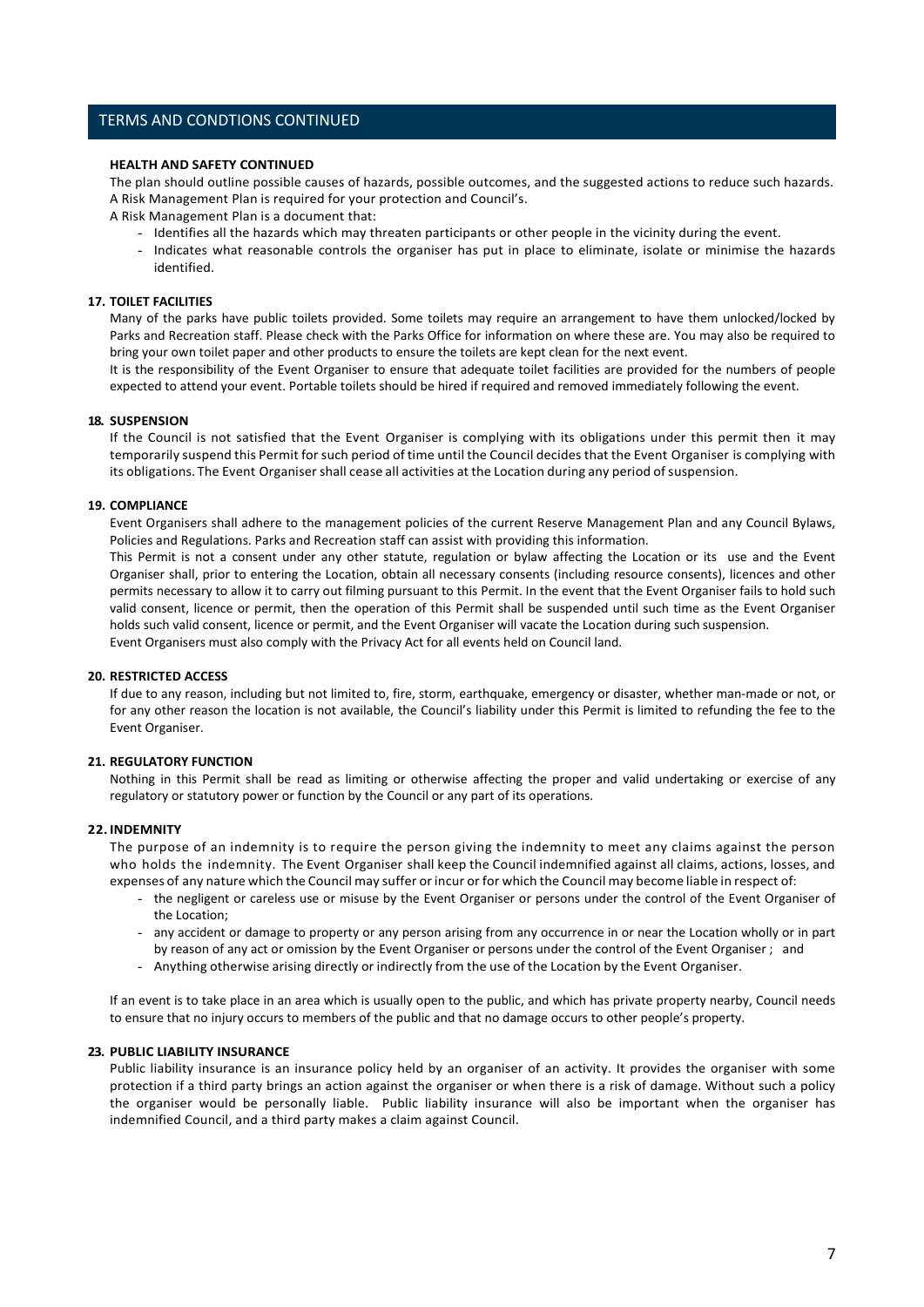### TERMS AND CONDITIONS CONTINUED

#### **24. CONSULTATION**

If your event is likely to attract large crowds, or if it involves amplified sound, road closures, traffic control or parking restrictions, you may need to consult with nearby businesses and residents.

Road closures, parking restrictions and traffic control may affect residents' access to their properties and may also impact on workers accessing their place of business or customers accessing commercial properties and shops. Please discuss your requirements with the Parks and Recreation Manager.

#### **25. NOISE/GLARE/VIBRATION/DUST CONTROL**

Please discuss any adverse effects that might result from your event with the Parks and Recreation Manager.

Noise control comes under the provisions of the Resource Management Act 1991 which aims to protect people from unreasonable or excessive noise; provide noise control in the community; protect the rights of people and industry to make a reasonable amount of noise; and to allow the public, local authorities and Police to work together to control noise. For more information about the amount of noise and resulting nuisance your event is likely to create, contact the Council's Environmental Health Division.

#### **26. GENERAL CONDITIONS**

- a) Emergency and public access ways must be kept clear at all times and not restrict public access and enjoyment of the park.
- b) Please follow all directions given by the Parks and Recreation staff member responsible.
- c) All park resources, including buildings, fences, structures, services, vegetation, rocks and turf are protected and are not to be altered in any way. Which includes any facilities (including the fixing of temporary signs or advertisements in the park or to the exterior of any facility) without the prior written approval of the Parks and Recreation Manager.
- d) Consent applies to the approved allocated area as indicated on the booking form and plan and as instructed by the Parks and Recreation Manager for the specified date/s only.
- e) The lighting of fires and fireworks is not permitted on parks without the prior written approval of the Parks AND Recreation Manager and the appropriate fire permit has been obtained.
- f) The Event Organiser shall notify the Parks and Recreation Manager of any accident on the park during an event, or any defect in the park facilities or equipment that the Event Organiser becomes aware of immediately.
- g) The Event Organiser must ensure that the performance, playing or showing of any copyrighted work complies with the Copyright Act 1994.
- h) All organised events on Parks and Reserves should be promoted as being healthy and Smoke Free.